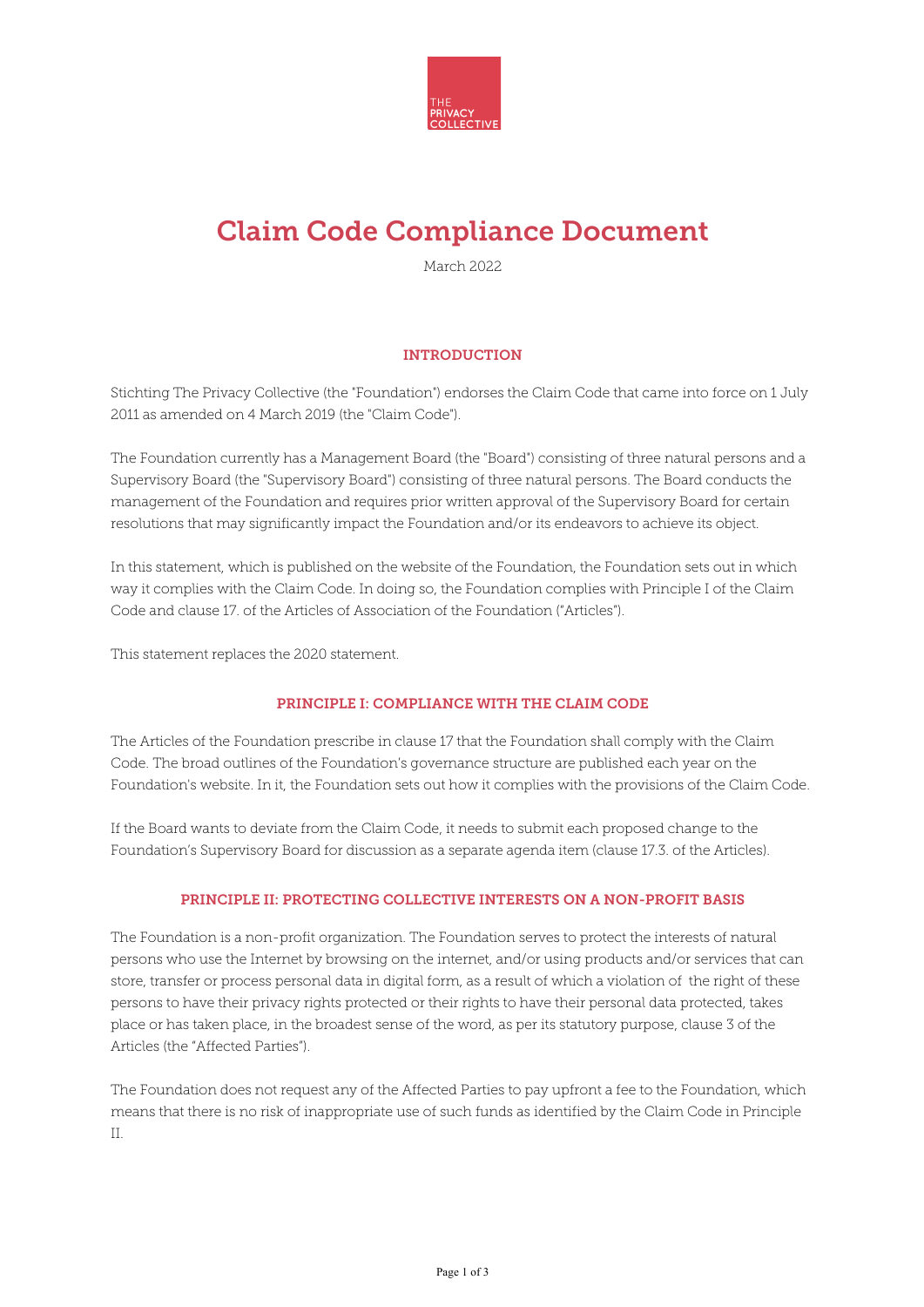Elaboration II.3 of the Claim Code provides that the Articles should also contain a provision that a liquidation surplus should be distributed amongst the Affected Parties.

While such a provision is absent from the Articles, clause 21.3. of the Articles provides that if the Board adopts a resolution to dissolve the Foundation, it will need to stipulate how surplus funds on winding up, if any, are to be allocated, in line with the object of the Foundation and therefore must benefit the participants of the Foundation or a charitable organization whose object is similar to that of the Foundation. The resolution to dissolve the Foundation (including the allocation of a possible surplus) is subject to prior written approval of the Supervisory Board (clause 21.3. of the Articles).

## PRINCIPLE III: EXTERNAL FUNDING

The Foundation entered into an agreement with Innsworth Capital Limited, a litigation funder based in Jersey and managed by Innsworth Advisors Limited based in London (the "Funder"), and has engaged the Funder to provide funding to the Foundation (the "Funding Agreement").

The Funding Agreement was concluded in writing. Pursuant to the Funding Agreement, the Amsterdam District Court has exclusive jurisdiction and Dutch law applies.

The Foundation's Board has investigated the strength of the Funder's source of funding. The conditions of the Funding Agreement were the subject of discussions between the Foundation's Board and the Funder. After these discussions, the Foundation's Board and the Funder agreed upon conditions that are in line with the Claim Code. The funding conditions also do not conflict with the collective interests the Foundation aims to protect on the basis of its Articles. In return for the services rendered and the risks and costs assumed by the Funder, it will receive a fee to be determined according to a scale at 25%, 15% and 10% of any financial recovery. The fee is therefore reduced as the amount of the financial recovery increases.

The members of the Board, the members of the Supervisory Board, and the lawyers and service providers of the Foundation are all independent from the Funder and its affiliates, including the Funders' manager(s) (Clause 18. of the Articles).

The Funding Agreement is confidential. The Foundation and the Funder have agreed on conditional information-sharing, to the extent relevant for the Funder in view of its rights and obligations under the Funding Agreement.

Under certain conditions and circumstances, and upon request of the relevant Court, the Foundation may disclose the Funding Agreement to the court.

#### PRINCIPLE IV: INDEPENDENCE AND AVOIDANCE OF CONFLICTS OF INTERESTS

There shall be no close family relationships or similar relationships within the Board and the Supervisory Board and between Board members and Supervisory Board members. The same applies to the relationships of Board members and Supervisory Board members with persons associated with the Funder, including the Funders' manager(s). Primary or ancillary positions of Board members and Supervisory Board members that are prejudicial to their independence should also be avoided (Clauses 4.5. and 14.1. of the Articles).